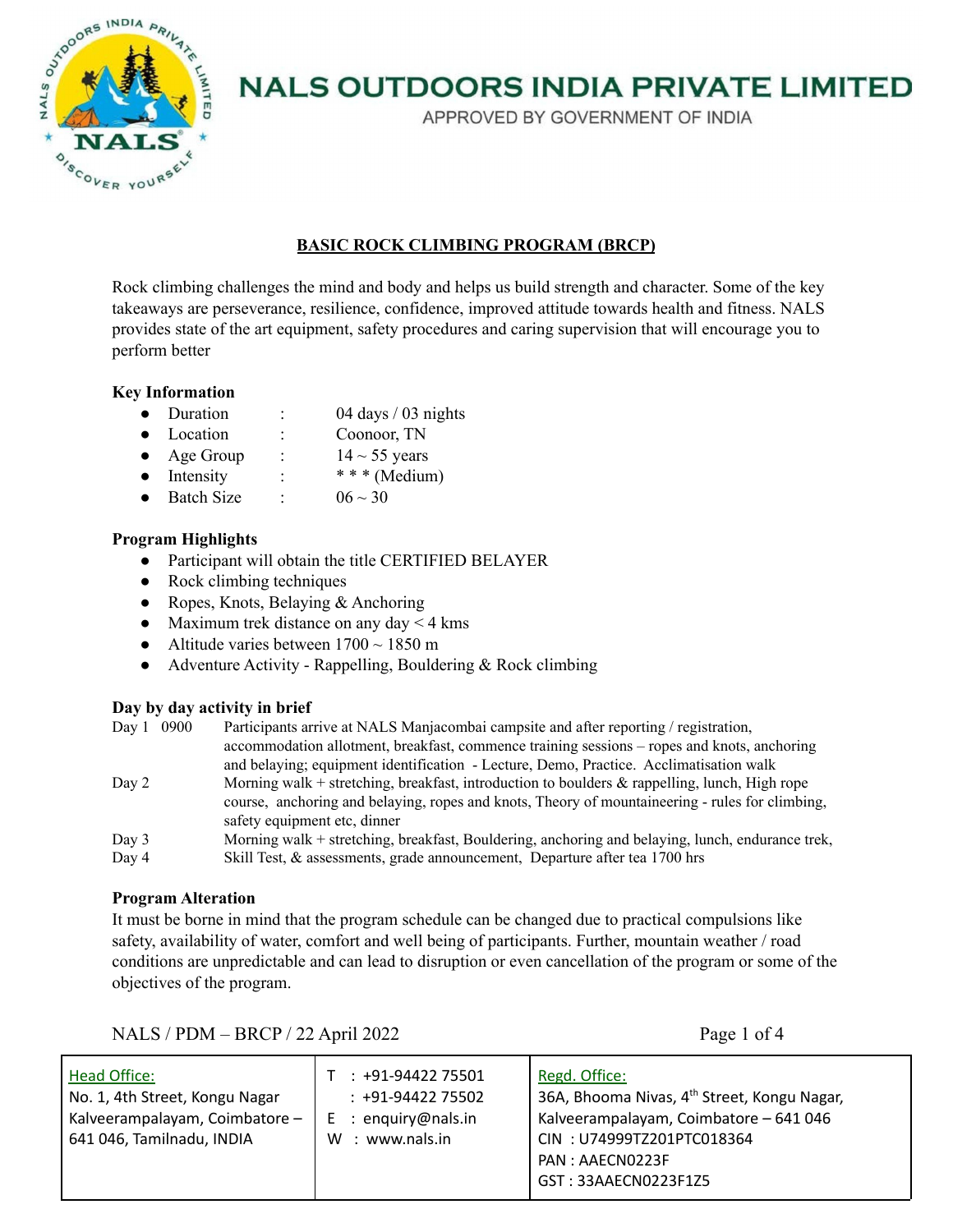

APPROVED BY GOVERNMENT OF INDIA

# **Food and Beverages**

The participant is assured of a simple Vegetarian diet that is highly nutritious and prepared with very high standards of hygiene and cleanliness. The menu is so designed to keep the participant properly hydrated and loaded with sufficient calories to meet the physical tasks.

# **Fitness and Skill requirements**

Rock climbing is a physically demanding activity and requires strong arms, shoulders and legs. Participants are required to have medium fitness and endurance to accomplish the tasks / activities in the program. This means that he/she must be able to walk  $8 \sim 10$  kms, ascend moderate to steep gradients. It is therefore advised that participants exercise themselves rigorously for  $2~3$  months prior to arriving at the campsite. Some suggested exercises for preparation (choose the available combination based on your needs):

- 
- 2. Stair climbing / inclined treadmill walk 30 mins, 2 times a week
- 
- 
- 5. Plain walking (speed  $>$  5 kms / hour) 3 times a week

1. Surya Namaskar 40 repeats, 3 times a week 3. Push ups 25 repeats, 2 times a week 4. Squats 25 repeats, 2 times a week.

**Cost per head (***inclusive of GST)*

| <b>Description / Group Size</b> | $6 \sim 30$ persons |
|---------------------------------|---------------------|
| Program Cost (ex-Camp)          | Rs. 16,900          |

# **Scope & Inclusions**

Package is ex-Campus and includes:

- Food and beverages during the program
- Qualified Instructors during the program
- Equipment for activities
- Shared accommodation in dormitory

**Exclusions**

- Travel & Medical insurance
- Travel to and from campus

# NALS / PDM – BRCP / 22 April 2022 Page 2 of 4

| Head Office:<br>No. 1, 4th Street, Kongu Nagar<br>Kalveerampalayam, Coimbatore -<br>641 046, Tamilnadu, INDIA | $: +91-9442275501$<br>$: +91-9442275502$<br>$E$ : enguiry@nals.in<br>W : www.nals.in | Regd. Office:<br>36A, Bhooma Nivas, 4 <sup>th</sup> Street, Kongu Nagar,<br>Kalveerampalayam, Coimbatore - 641 046<br>CIN: U74999TZ201PTC018364<br>PAN: AAECN0223F<br>GST: 33AAECN0223F1Z5 |
|---------------------------------------------------------------------------------------------------------------|--------------------------------------------------------------------------------------|--------------------------------------------------------------------------------------------------------------------------------------------------------------------------------------------|
|---------------------------------------------------------------------------------------------------------------|--------------------------------------------------------------------------------------|--------------------------------------------------------------------------------------------------------------------------------------------------------------------------------------------|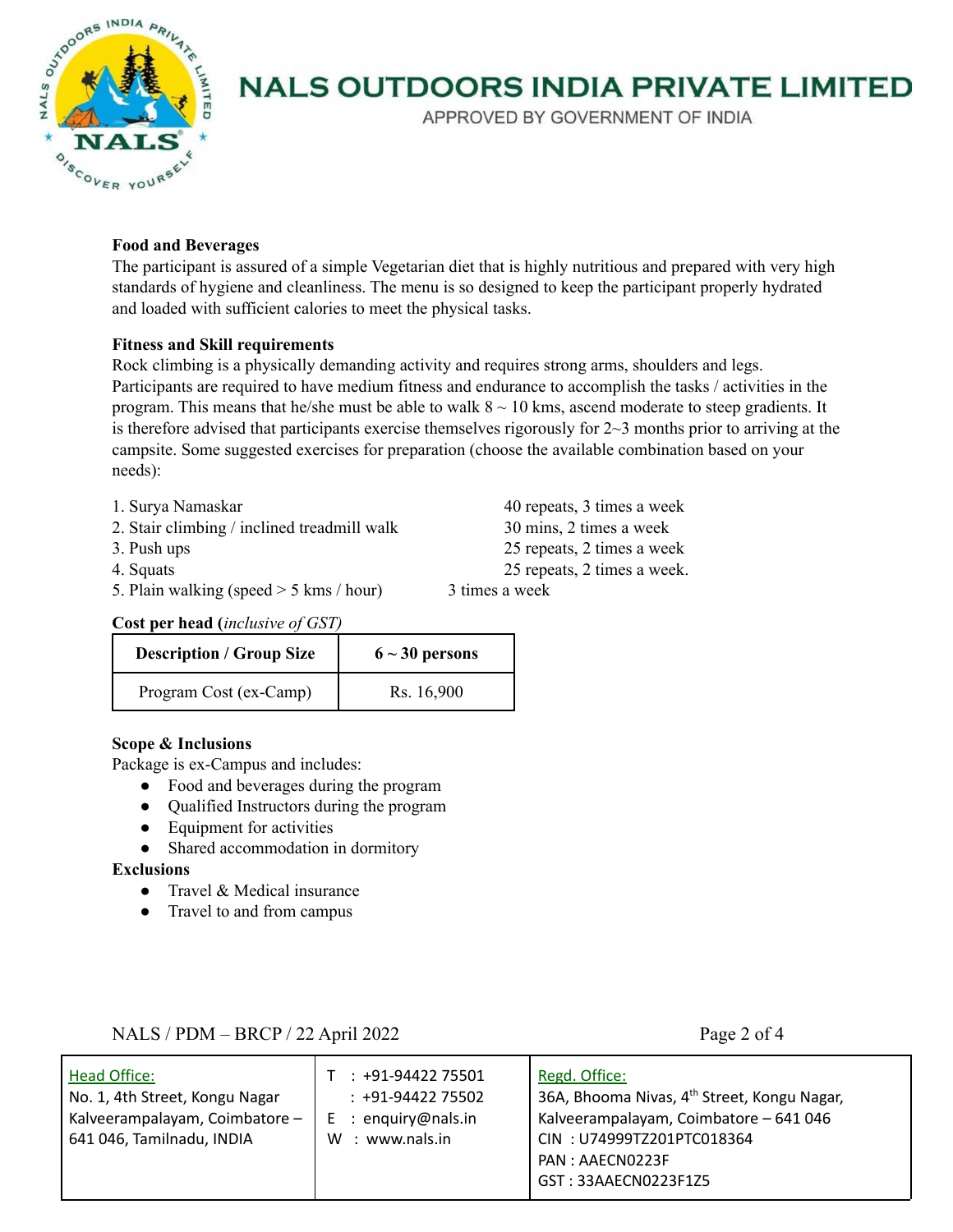

APPROVED BY GOVERNMENT OF INDIA

# **Important info for parents:** *(whose unaccompanied children are at our campus)*

- 1. While we appreciate the anxiety and angst towards your child attending this program, calls to the campus for general enquiry and repeated requests to speak to your child are STRICTLY not allowed. In our experience, this distracts the trainers from their main focus of running the program safely. Further, modern day children get weak when any parent, sometimes, becomes emotional on the phone. This also upsets other children in a cyclical process. We hope you will understand..! We also do not encourage your visit to the campus during the program.
- 2. For children who may become weak or sick, NALS adopts a wait and watch policy for 24 hrs and we manage the situation with the best of our abilities that may also include a visit to the local hospital. Parents will be informed by telephone in case of a hospital visit. If the situation cannot be managed by NALS, we may request the parent to collect the child from our campus.
- 3. Parents should assure themselves that their children are toilet trained fully as this is an area where NALS cannot help much other than guiding a child to clean himself properly. It would be inappropriate for our staff to handle the child inside a bathroom.
- 4. NALS may take efforts to update status on the camp through SMS or Whatsapp. This is subject to availability of cell range / data roaming. As we are far in the outdoors, this always remains a challenge. Some parents have demanded, in the past, immediate response, after not seeing their child's photo in the whatsapp message. Please relax.

NALS / PDM – BRCP / 22 April 2022 Page 3 of 4

| 36A, Bhooma Nivas, 4 <sup>th</sup> Street, Kongu Nagar,<br>Kalveerampalayam, Coimbatore - 641 046<br>CIN: U74999TZ201PTC018364<br>GST: 33AAECN0223F1Z5 |
|--------------------------------------------------------------------------------------------------------------------------------------------------------|
|                                                                                                                                                        |